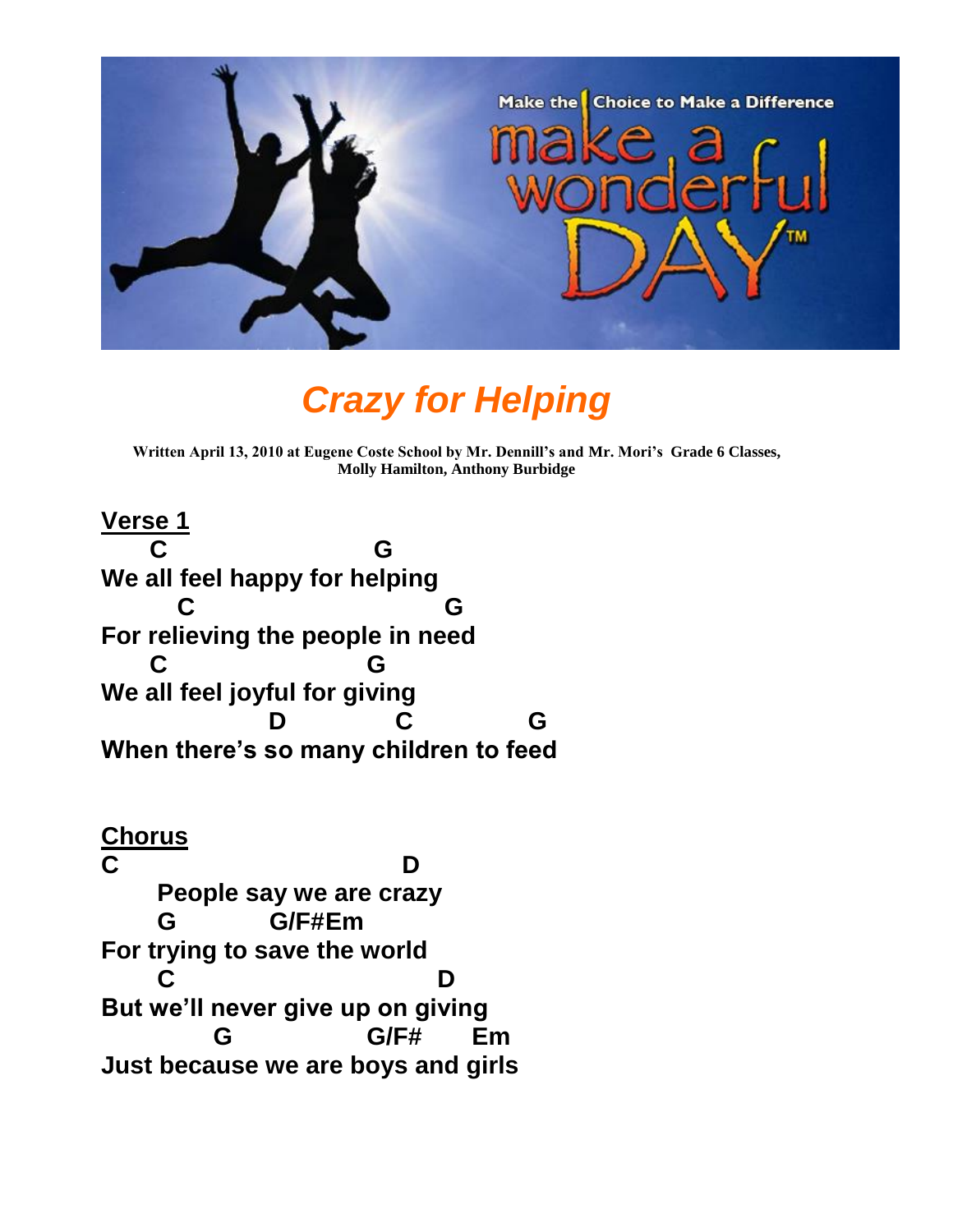**Chorus Part 2 C D People say we are crazy G G/F#Em But kids just wanna believe C D Some people think that it's hopeless G G/F# Em It's a goal we'll never achieve Am C But if saving the world is so crazy D C G Then a crazy dreamer I'll be**

**Verse 2 C G We all believe in our future C G And we know that love leads the way C G We're glad to give to the needy D C G Here at home and far away**

**Chorus C D People say we are crazy G G/F#Em For trying to save the world C D But we'll never give up on giving G G/F# Em Just because we are boys and girls**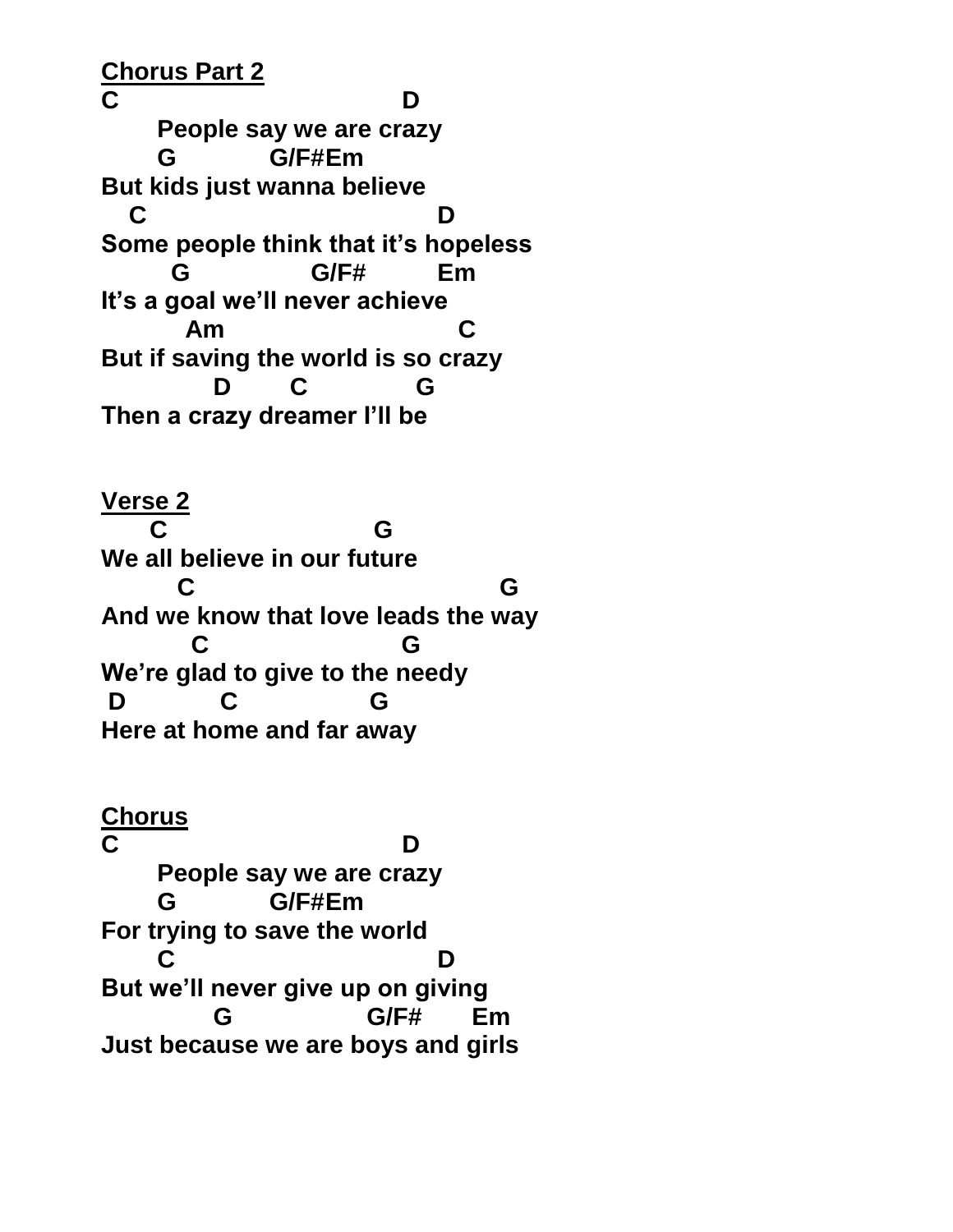**Chorus Part 2 C D People say we are crazy G G/F#Em But kids just wanna believe C D Some people think that it's hopeless G G/F# Em It's a goal we'll never achieve Am C But if saving the world is so crazy D C G Then a crazy dreamer I'll be**

**Bridge**

**What the world needs now**

**Is a brand new plan**

**And we'll show you how**

**Cause as kids we understand**

**We're all in this world together**

**And one world is all we have**

**Chorus** 

**C D People say we are crazy G G/F#Em For trying to save the world C D But we'll never give up on giving G G/F# Em Just because we are boys and girls**